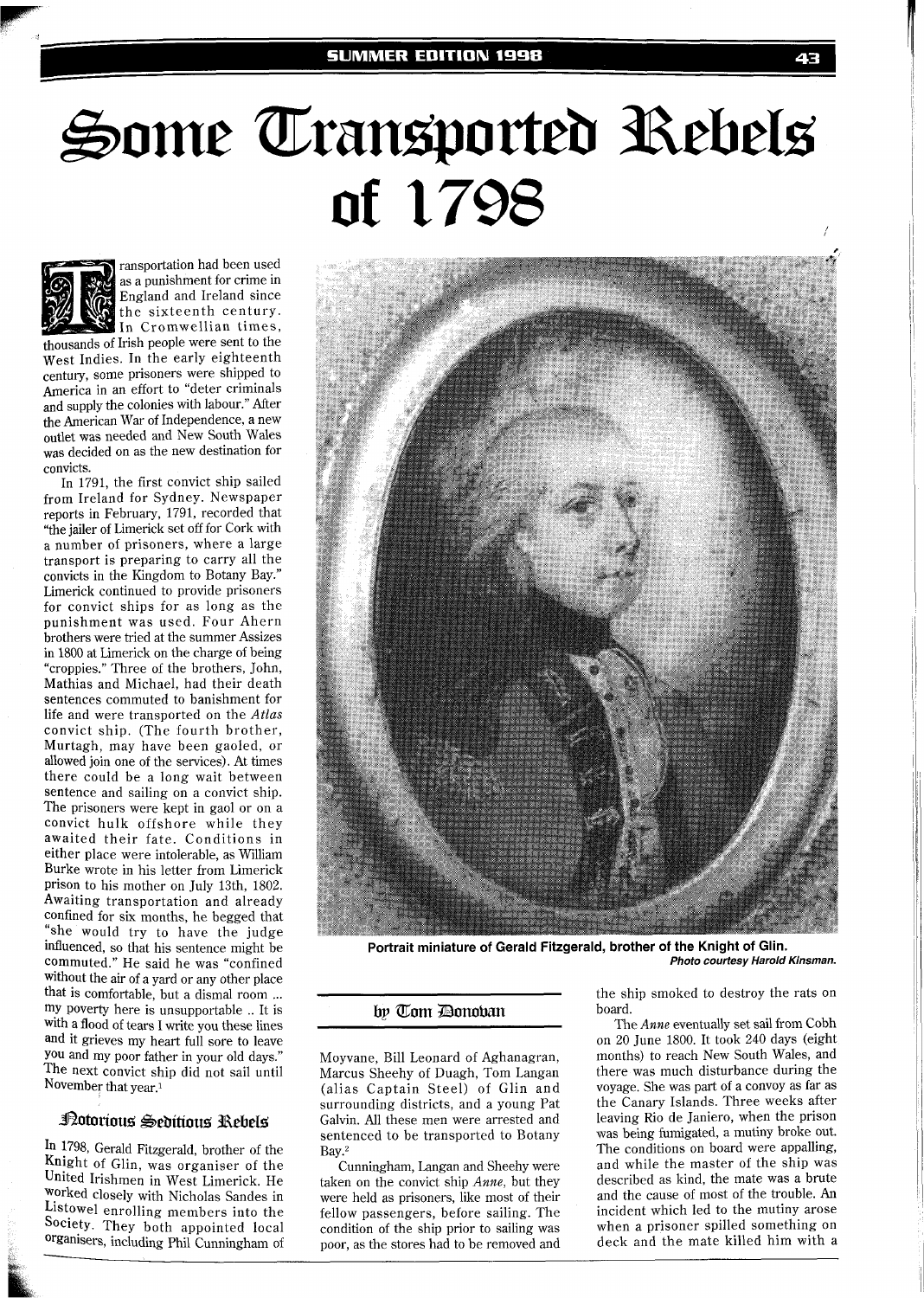#### THE OLD LIMERICK JOURNAL



The 1804 rising at Castle Hill: Phil Cunningham challenges Major Johnson. **National Library of Australia.** 

cannon ball. Marcus Sheehy was identified as a ringleader during the mutiny, and was executed by firing squad before the assembled convicts. Sheehy earned the dubious distinction of being the only prisoner thus executed on a convict ship, as they were usually hanged on the yard's arm. Another prisoner received 250 lashes.3 A priest, Fr. O'Neill, succeeded in having the mutineers submit to the ship's officers and he also interceded on behalf of Langan and Cunningham, who were also involved in the riot.4 Master Stewart admitted that, despite the mutiny, in general the conduct of the prisoners was good. Most of them he thought "were guilty of no crimes, but were charged with political crimes into which they had been led unwittingly by secret societies."5 The attitude of Governor King to the arrival of the *Anne*  was quite different. He described those on board as "137 of the most desperate and diabolical characters ... together with a Catholic priest (Fr. O'Neill) of the most notorious seditious and rebellious principles, which makes the number of United Irishmen amount to 600 ... ready and waiting to put their diabolical plans into action."<sup>6</sup> Fifteen of the prisoners, who were all victims of the 1798 rising, died on the voyage to Sydney.<sup>7</sup> All survivors were sent to Norfolk Island, described as "the hell of the doubly damned, where prisoners were flogged and dehumanised."

### Captain Steel

Captain Steel (Tom Langan) was kept on Norfolk Island until 1810. On New Years Day that year, Lachlan Macquarie was appointed Governor of New South Wales replacing Williarn Bligh (of *Bounty* fame). He appointed as his secretary, Major Finucane, who had relatives living near Glin, at Tarbert, Co. Kerry. At the request of Major Finucane, Langan was taken to Sydney and assigned as the Major's



**Rev. Samuel Marsden (1764-1 838), the 'Flogging Parson'. Mitchell Library, Sydney.** 

servant, where he was treated with courtesy and kindness. He saved one of Finucane's children, Susan, from drowning.<sup>8</sup> She later became the mother of the Irish scholar, Standish Hayes O'Grady, who befriended Langan's cousin, Micheal  $\dot{\text{O}}$  Longain, the poet.<sup>9</sup>

Back in Ireland, the Knight of Glin was working to have Langan released. Apparently an error was made in the certificate commuting his sentence to New South Wales and the *Anne* did not carry a list of convicts on board when it sailed in 1800. Finally in September 1814, when Langan had served twice his sentence, the Right Honourable Robert Peel wrote to Governor Macquarie, through Whitehall, requesting permission for him to return to Ireland. It was Captain Terence Murray of Balliston, near Shanagolden, who eventually secured his release.10 Murray's father was himself a United Irishman and lost a leg in an encounter with George



Lachlan Macquarie (1762-1824), **Governor of New South Wales 1810-1821. Mitchell Library, Sydney.** 

Leake's notorious yeomanry near Shanid, Shanagolden.<sup>11</sup>

Langan returned home in 1817 and was showered with gifts by the local people amid scenes of jubilation. Shortly after his return, he lost an eye in a fight with a press gang. He was one of the few who returned from sentences of transportation, as for many there was no return regardless of the length of the sentence. Langan eventually died around 1845 and is buried in a unmarked grave in Glin, back where his adventure began.<sup>12</sup>

#### **Philip Cumingham**

Langan's other companion on board the *Anne,* Phil Cunningham, a stonemason, was a man of great stature and commanding appearance. His whole demeanour so impressed the authorities that they took him from Norfolk Island and placed him as overseer over gangs of convicts working in Sydney. He built a house of considerable value for himself, and so great was his influence over his convict workers that the authorities decided that Phil and these men should get a free pardon. Despite the promise of a pardon, Cunningham's men had decided on an insurrection as the only means of ending their misery.13 They asked Cunningham to lead them in an attack on Castle Hill settlement, with the intention of joining with rebels at Puramatta and marching on Sydney. The rising was doomed to failure, as the authorities were warned by an informer named Keogh. Phil Cunningham led the rebels, who were armed mostly with scythes, axes and a few muskets, with a cry "Now my Boys, Liberty or Death" and they sang songs of 1798 like "The Croppy Boy." The hill where the rebels made their stand became known as Vinegar Hill, after the hill in Wexford and the site of the famous battle six years earlier. The main battle, which took place on 4 March 1804, was easily suppressed, and Fr. Dixon tried to negotiate a truce without bloodshed. During negotiations with Major Johnson, a